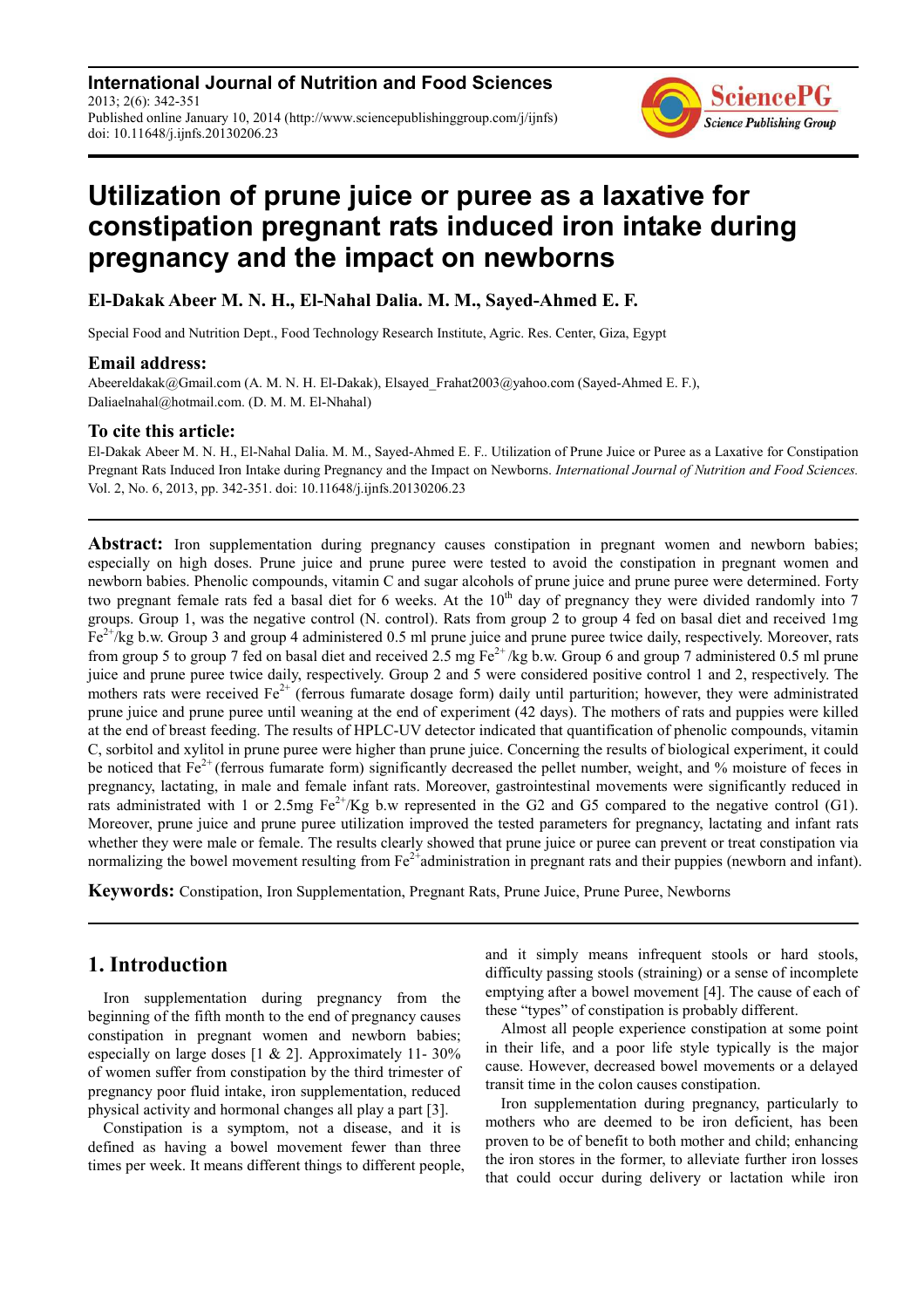deficient anemia is a risk factor for preterm delivery and low birth weight in the latter. However whether iron supplementation is necessary to mothers who are deemed to have normal iron stores, i.e. ferritin >20ug/l haemoglobin >110 g/l remains controversial. Since the additional iron requirement for a normal pregnancy is approximately 1g, it might be presumed that the lack of menstruation during the gestational period, (total iron gain  $=$ approximately 200  $\mu$ g) together with up-regulation of the proteins involved in iron absorption and transfer in the duodenal mucosa, i.e. DcytB, DMT1, Ireg1 and transferrin receptor, would be adequate to provide sufficient iron for the growth of the fetus as well as maintaining the mother's iron stores. The routine use of iron prophylaxis during pregnancy is a subject of considerable debate, some advocating such treatment as routine while others maintain that it should only be used when clinically indicated according to Ward et al. [5]. Iron supplementation of pregnant individuals with adequate iron status may aggravate oxidative stress [6], with the potential for oxidation of lipids and DNA [7], a factor which could contribute to preterm delivery, while the benefits could include the enhancement of the iron stores of the neonates [8], and be beneficial in its mental development [5].

The most common oral iron salts are ferrous sulfate, ferrous fumarate and ferrous gluconate. The standard preparation used in the oral management of iron deficiency anemia is ferrous sulfate. Other salts, such as ferrous gluconate and ferrous fumarate, are as effective as ferrous sulfate when administered in equivalent amounts of elemental iron, but offer no therapeutic advantage and may be more costly. Calculation of dosage for iron preparations should always be based on the amount of elemental iron to be administrated. Ferrous gluconate contains  $\Box$  12% and ferrous fumarate contains 33%. For iron deficient adults, 50 to 100mg of elemental iron given orally 3 times daily is usually adequate. Oral iron preparations may cause nausea, vomiting, dyspepsia, constipation, diarrhea or dark stools. These effects are generally dose-related and, with the exception of dark stools, usually subside with continued therapy [9].

Plums (Prunus domestica) and prunes (dried plum) are traditionally thought to relieve constipation and to increase bowel function. The first literature references, according to Ferrer and Boyd [10], date back to 1345, when French observers reported that prunes were a natural intestinal stimulant. Since then, plums and prunes have been recommended for the treatment of constipation, and are even today believed to soften stools and to relieve constipation [11]. Prunes have been shown to increase fecal output in non-constipated men [12].

The laxative action of prunes depends on the prune/plum variety, but could be explained by their relatively high fiber content (17.8 g/100 g) [13], which comprise both soluble and insoluble fiber. Compared to prunes, plums contain only little fiber per 100 g but still have laxative effect because of other active compounds. Prunes and plums are a

source of the sugar alcohols xylitol and sorbitol [13 & 14]. Xylitol increases gastric emptying and decreases intestinal transit time [15], and transforms the intestinal microbiota into more acid-producing ones [16]. Sorbitol has a laxative effect and brings about changes in intestinal microbiota, too [17]. Prunes and plums also contain phenolic compounds, mainly in the form of neochlorogenic and chlorogenic acids, which may assist in the laxative action [14]. Serious constipation requires medical treatment, that is, laxatives. In mild constipation, nutritional therapy is often preferred. Although prunes and plums are traditionally believed to relieve constipation, in constipation studies they are often combined with other laxative compounds Because prunes and plums would offer a simple solution to relieve constipation, Piirainen et al. [18] examined whether prune juice alone has a laxative effect on the bowel function of those adults who would benefit from nutritional laxatives, that is, adults with certain gastrointestinal symptoms but are otherwise healthy.

The aim of this study was to examine the effects of prune juice or prune puree on the bowel function of pregnant rats, which have iron intake at low or high dosage of Fe2+ (ferrous fumarate form), which due to constipation in pregnant rats and their impact on newborns. Fecal parameters including number, weight and water content were measured. We found evidence that prune juice or prune puree have anti-constipation effects.

# **2. Materials and Methods**

## *2.1. Materials*

#### *2.1.1. Plant Material*

Prunes, dried plum *(Prunus domestica* L., Family: Rosaceae) California from AlMofk store, Cairo, Egypt.

#### *2.1.2. Phenolic Standards*

(+)-catechein, pyrogallol, coumaric acid, salicylic acid, cinnamic acid and chrysin were obtained from Aldrich Chemical Co. (Milwaukee. WI). Caffeic acid and caffeine were purchased from Sigma Chemical Co. (St. Louis, MO). Chlorogenic acid (5′-caffeoylquinic acid) was purchased from Fluka Chemical Corp. (Buchs, Switzerland).

## *2.1.3. Drug*

Ferrous fumarate was obtained from EVA Pharma for pharmmaceuticals &Medical Appliances, Egypt.

### *2.1.4. Animals*

Forty two pregnant female albino rats on the three day of pregnancy, average weight, of 200±5 g, were obtained and housed individually in the Ophthalmology Research Institute, Giza, Egypt. The rats were kept under normal health laboratory conditions and fed on basal diet for one week adaptation period). Water and basal diet were provided ad libitum. Basal diet composition prepared according to Reeves et al. [19].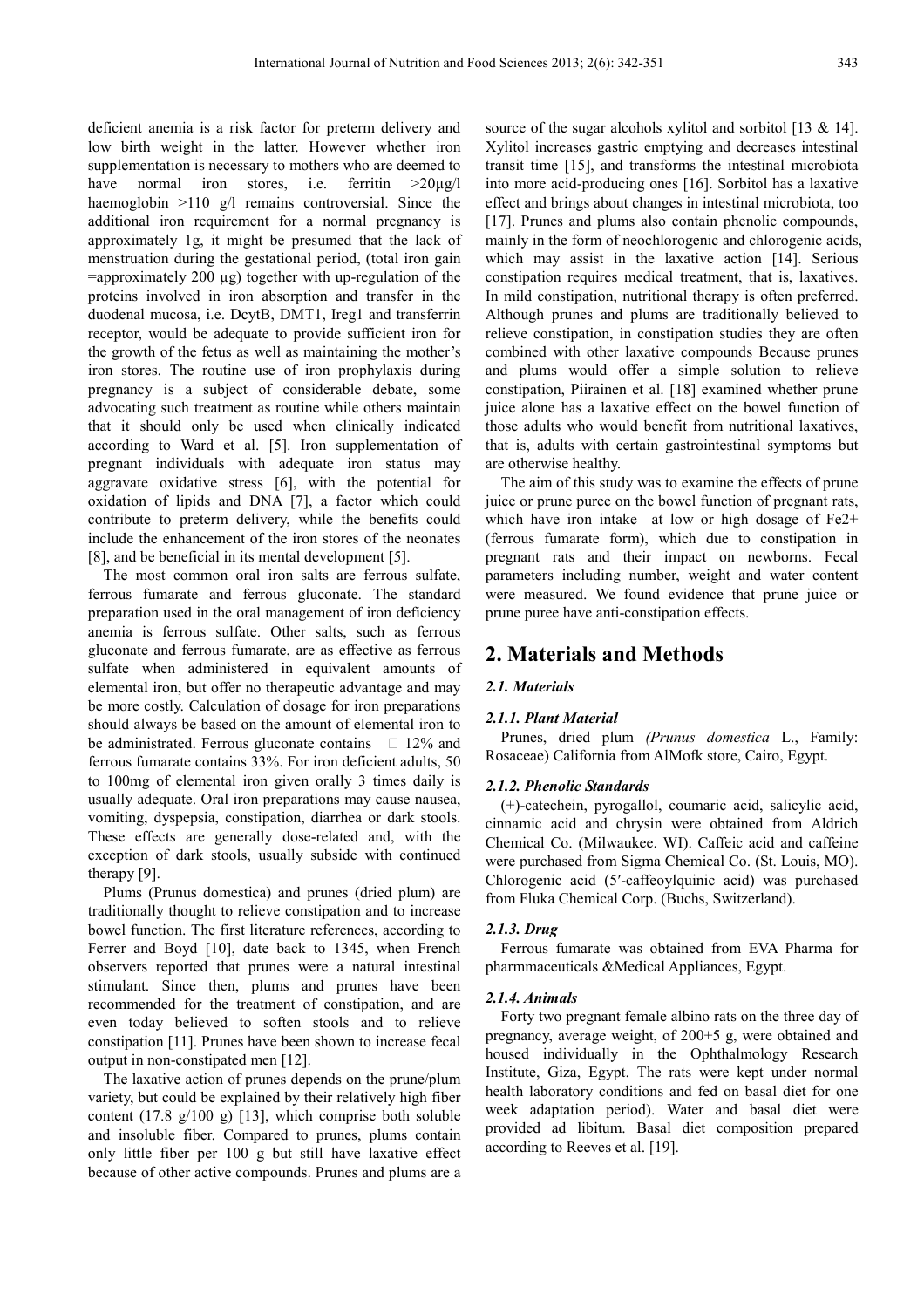## *2.2. Methods*

## *2.2.1. Preparation of Prune Puree and Juice*

Prunes puree were prepared from prunes processed in boiling water for 25 min, cooled, blended in a commercial blender and sorted at 4 ºC until used [20].

The test prune juice was prepared from prune puree, and water  $(1:1, w/v)$  and was sweetened with fructose  $(7%)$ . The juice was pasteurized and sorted at 4 °C until used [18].

## *2.2.2. Determination of Main Components by HPLC*

## *2.2.2.1. Determination of Phenolic Components and Vitamin C*

A high performance liquid chromatography system equipped with a variable wave length detector (Agilent 1100, Germany) was used. The HPLC was equipped with auto sampler, quaternary pump, degasser and the analytical column used was Tracer Spheriosorb ODS2  $C_{18}$  (250 x 4.6) mm I.D., 5µm particle size) to identify and determine phenolic compounds and vitamin C of prune juice and prune puree.

The method described by Danny et al. [21] was used to determine phenolic acids. HPLC method started with linear gradient at a flow rate of 1.0 ml / min with mobile phase of water / acetic acid (98: 2 v/v, solvent A) and methanol / acetonitrile (50: 50, v/v, solvent B), starting with 5 % B and increasing B to levels of 30% at 25 min, 40% at 35 min, 52% at 40 min, 70% at 50 min, 100% at 55 min and monitoring wave length used was 280 nm. Quantification was carried out using external standardization.

Vitamin C (Ascorbic acid) extracted of prune juice and puree by 0.56% (w/v) meta-phosphoric acid solution [22]. 50µl of the filtrate was directly injected into the HPLC system. Isocratic chromatographic separation was carried out using a mobile phase of deionized water with acetic acid  $(0.1\%$ ,  $v/v)$  and methanol in a relative proportion of 95:5 ( $v/v$ ). The flow-rate was 0.7 ml/min and the column temperature was 25 ◦C. Ascorbic acid was identified by comparing the retention time of the sample peak with that of the ascorbic standard at 254 nm. Quantification was carried out using external standardization.

## *2.2.2.2. Determination of Sugar Alcohols*

Sorbitol and xylitol of prune juice and prune puree were determined by high-performance chromatography coupled to RI detector. A Hewlett Packard 1100 series, with the same chromatograph mentioned before, consisting of a binary pump, a vacuum-degasser, a manual injector (Rheodyne, U.S.A.), a column heater (Jeatstream, Austria), a signal converter and a RI detector was used. Sorbitol and xylitol concentrations were determined at 80 °C. de-ionized water were used as the mobile phase, with an injection volume 20 µL and flow rate of 0.6 mL/min and wave length was 275 nm and the analytical column used was HPX-87C (8.7 x 300mm) to identify and determine and the analytical column used was Carbohydrate HPX-87C (8.7 x 300mm) to identify and determine [23]. Standard solutions were prepared in the same way as the sample by the method described by Papea et al. [24].

## *2.2.3. Experimental Protocol*

The experimental diets were conformed to American Institute of Nutrition for laboratory animals [19]. The form of iron (ferrous fumarate) was administered to the rats on 10<sup>th</sup> day of pregnancy by stomach tube in two concentrations 1mg Fe2+/kg b.w. [5] and 2.5mg Fe2+/Kg b.w [25] daily until parturition (the end of pregnancy; 21 day of pregnancy). Ferrous fumarate dissolved in distilled water and saturated with nitrogen to diminish oxidation, a new solution was made each day [26].

All the pregnant rats (n=42) were fed control diet (50mg Fe2+/ kg diet) for one week, before the experiment, after that on  $10<sup>th</sup>$  day of pregnancy the rats were weighed and randomly divided into 7 groups each of 6 rats and fed on the basal diet in Table (1) as follows:

| <b>Rable (1).</b> Daily intake for all ferent tested groups                               |                                            |                                               |           |              |                                      |         |         |
|-------------------------------------------------------------------------------------------|--------------------------------------------|-----------------------------------------------|-----------|--------------|--------------------------------------|---------|---------|
| Groups of rats                                                                            | Group 1                                    | Group 2                                       | Group 3   | Group 4      | Group 5                              | Group 6 | Group 7 |
| Daily intake                                                                              | <b>Negative</b><br>control<br>(N. control) | <b>Positive control</b><br>$1$ (P. control 1) |           |              | Positive control 2<br>(P. control 2) |         |         |
| Control diet                                                                              |                                            |                                               |           |              |                                      |         |         |
| $Fe2+$ (Ferrous fumarate<br>form) $\text{Im} g \, \text{Fe}^{2+}/\text{kg} \, \text{b.w}$ | -                                          |                                               |           | $\mathbf{v}$ |                                      |         |         |
| $Fe2+$ (Ferrous fumarate<br>form) $2.5$ mg Fe <sup>2+</sup> /kg b.w                       |                                            |                                               |           |              |                                      |         |         |
| prune juice 0.5 ml                                                                        |                                            |                                               | $\lambda$ | -            |                                      |         |         |
| prune puree 0.5 ml                                                                        |                                            |                                               |           |              |                                      |         |         |

*Table (1). Daily intake for different tested groups* 

The rats received  $Fe<sup>2+</sup>$  (ferrous fumarate form) daily until parturition. Prune juice and prune puree administered twice daily: the first dose at the morning and the other one in the evening until the end of the experiment by stomach tube.

end of the breast feeding (21:25 days); also the infant rats (male and female) were killed at the same time. The carcasses were dissected.

## The mothers of rats were killed by diethyl ether at the

## *2.2.3. Sample Collection*

The number of neonates (male and female) was counted,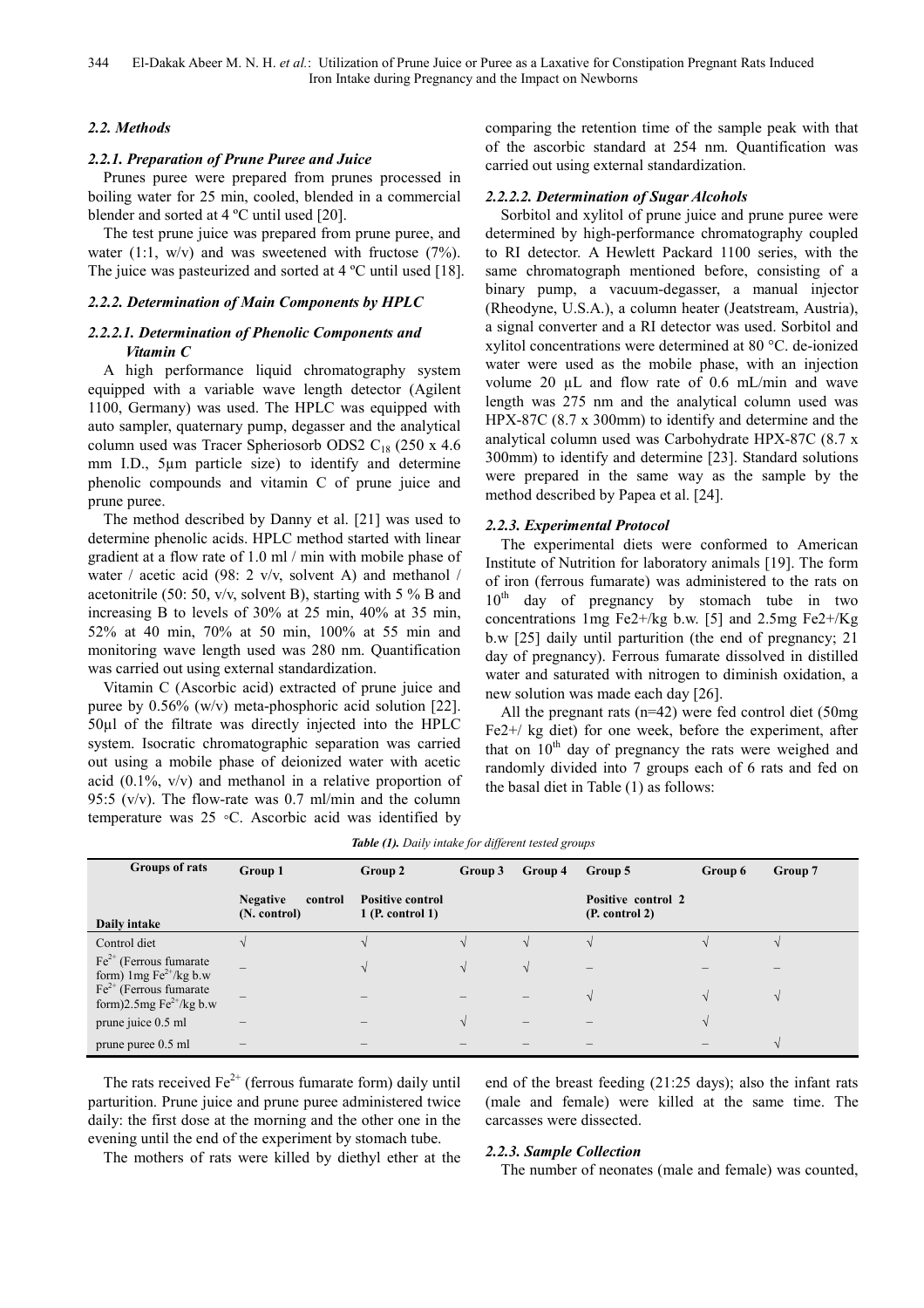taken six neonates (3 male and 3 female), chosen from each mother at random. Maternal and neonates feces samples were collected daily until the end of experiment to determined feces moisture (water content of the feces) according to A.O.A.C. [27], feces weight, pellet number, and examine the form of feces .

#### *2.2.4. Examination of Intestinal Movement*

To test the effect of prunes juice and puree on gastrointestinal function of pregnant rats and newborns (male and female), the animals were starved for one day and then directly administered 10% barium sulfate solution into the stomach as much as 1 mL/100 g of body weight. After 30 min, rats were anesthetized with urethane and sacrificed and then the intestine was separately dissected. The distance the barium sulfate moved in the intestinal tract was measured [28].

#### *2.2.5. Statistical Analysis*

Values are expressed as means  $\pm$  SEs. One-way analysis of variance (ANOVA) was used for multiple comparisons. When ANOVA showed significant differences, post-hoc analysis was performed with the Newman-Keuls multiple range test. SPSS for windows was used for all the analysis, [29].

# **3. Results**

#### *3.1. The Main Component Identification*

Phenolic, flavonoid compounds, vitamin C and alcoholic sugars (xylitol & sorbitol) in prune juice and prune puree by HPLC are presented in Table (2 & 3).

The qualitative and quantitative of phenolic compounds are presented in Table (2). The data showed that the phenolic compounds of prune juice and prune puree contained catechein, pyrogallol, chlorogenic acid, caffeic acid, caffeine, coumaric acid, salicylic acid, cinnamic acid and chrysin. It could be noticed that phenolic compounds of prune juice were less than of prune puree.

| <b>Table (2).</b> Phenolic compounds of prune juice and prune puree |  |  |  |  |
|---------------------------------------------------------------------|--|--|--|--|
|---------------------------------------------------------------------|--|--|--|--|

| Compounds        | Prune juice (mg/100<br>ml) | (mg/100)<br>Prune<br>puree<br>ml) |
|------------------|----------------------------|-----------------------------------|
| Catechin         | 39.69                      | 48.91                             |
| Pyrogallol       | 78.63                      | 87.05                             |
| Chlorogenic acid | 32.84                      | 38.01                             |
| Caffeic acid     | 1.97                       | 2.89                              |
| Caffeine         | 1.02                       | 1.25                              |
| Coumaric acid    | 0.39                       | 0.48                              |
| Salicylic acid   | 3.10                       | 3.61                              |
| Cinnamic         | 0.35                       | 0.44                              |
| Chrysin          | 0.15                       | 0.19                              |

Data in Table (3) illustrate the content of vitamin C in prune juice and prune puree. The results clear that the

vitamin C was 4.51 and 7.53 (mg/100 ml) in prune juice and prune puree, respectively. Meanwhile, the content of sorbitol in prune juice and prune puree was 51.23 and 78.16 (mg/100 ml), respectively. Moreover, the content of Xylitol in prune juice and prune puree was 29.22 mg/100 ml and 47.25 mg/100 mg, respectively.

*Table (3). Content of vitamin C, sorbitol and xylitol of prune juice and prune puree (mg/100 ml)* 

| <b>Compounds</b> | Prune juice | <b>Prune puree</b> |
|------------------|-------------|--------------------|
| Vitamin C        | 4.51        | 7.53               |
| Sorbitol         | 51.23       | 78.16              |
| Xylitol          | 29.22       | 47.25              |

## *3.2. Physical Examination of Rat Mother's Feces and their Puppies*

The examination of rat mother's feces clear that rats of group (4) and (7) was green, soft blobs with clear cut edges (passed easily). It looks like sausage shape. Feces of rats in group (4) were softer than feces of rats in group (7). In contrast, feces of rats in group (2) and (5) were yellow, separate hard lumps, like nuts (hard to pass). It looks like droppings. Feces of rats in group (5) were harder than feces of rats in group (2). Moreover, feces of rats in groups (3) and (6) lumpy with cracks on its surface, feces of rats in group (1) were normal.

#### *3.3. Fecal Pellet Parameters*

The fecal pellets number per day for mother, infant (males  $&$  females) rats show in Fig  $(1, 2 \text{ and } 3)$ . It could be noticed that  $Fe^{2+}$  (ferrous fumarate form) decreased the pellet number of P. Control 1 (group 2) and P. Control 2 (group 5) compared to normal control rats (group 1). Prune juice and prune puree recovered the pellet number feces.



*Fig(1): Effect of prune juice and puree on the pellet number feces/day in ferrous fumarate included constipated mother rats*



*Fig(2): Effect of prune juice and puree on the pellet number feces/day in ferrous fumarate included constipated infant rats*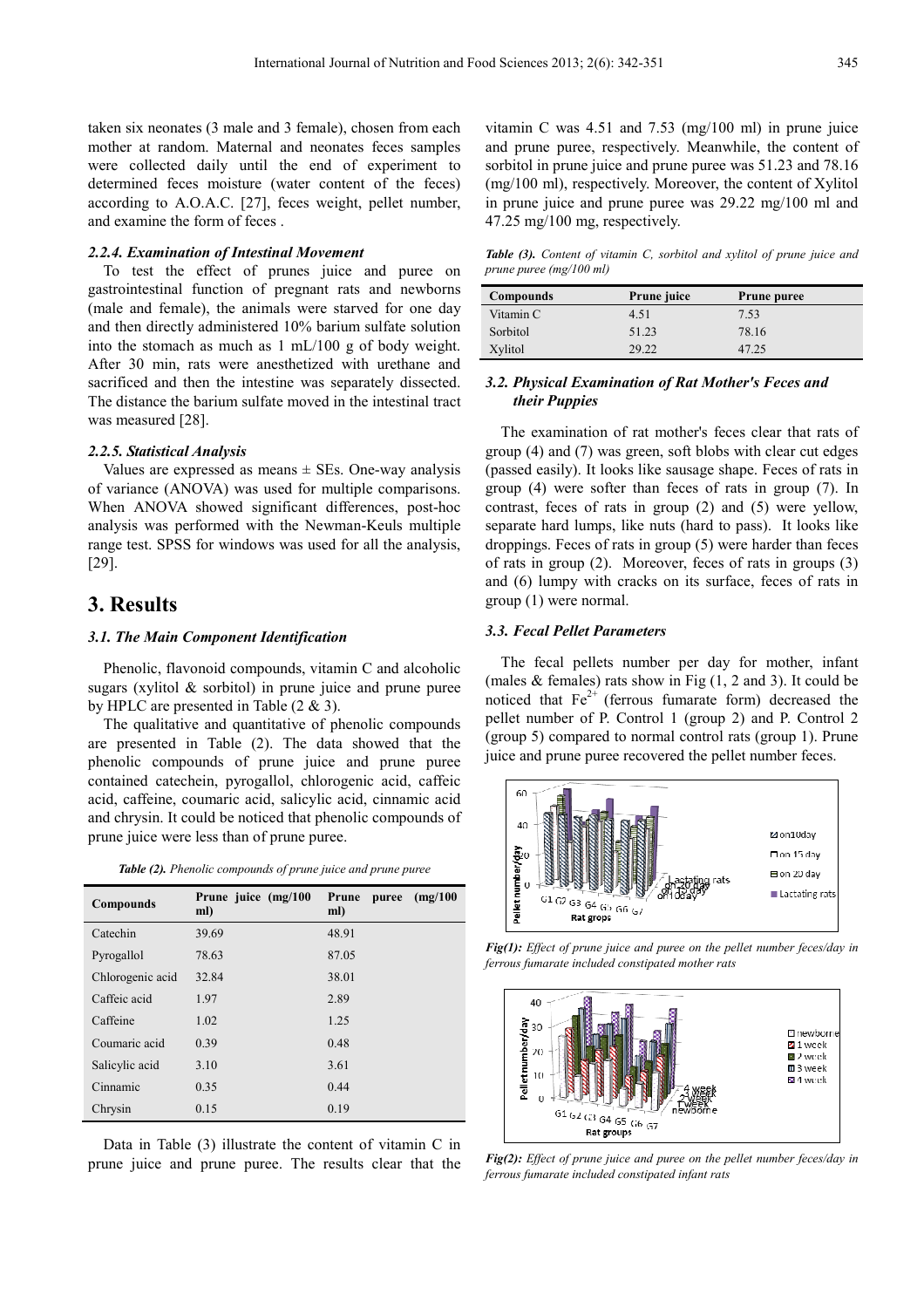## *3.4. Feces Weight Parameters*



*Fig(3): Effect of prune juice and puree on the pellet number feces/day in ferrous fumarate induced constipated in infant femals rats*



*Fig(4): Effect of prune juice and puree on feces weight in ferrous fumarate induced constipated infant mother rats*



*Fig(5): Effect of prune juice and puree on the feces weight in ferrous fumarate induced constipated infant male rats*

The feces weight of mother's rats, newborn and infant (males  $&$  female) rats show in Fig  $(4, 5 \text{ and } 6)$ . It could be noticed that  $Fe^{2+}$  (ferrous fumarate form) decreased the feces weight of P. Control 1 (group 2) and P. Control 2 (group 5) compared to normal control rats (group 1). Prune juice and prune puree increased the feces weight.

Additionally, high dose of ferrous fumarate was more effect than low dose to less the feces weight.



*Fig(6): Effect of prune juice and puree on the feces weight in ferrous fumarate induced constipated infant female rats*

## *3.5. Fecal Moisture (%) Parameters*

Constipation was assessed principally by fecal moisture to determine the effect of prune juice and prune puree on constipation due to  $Fe^{2+}$  dosage which was utilized in pregnant and as well as its impact on newborn (male & female) rats.

Data in Table (4) illustrate the effect of prune juice and prune puree on the fecal moisture in pregnant before  $Fe<sup>2+</sup>$ dosage (on 10<sup>th</sup> day of pregnancy), after  $Fe<sup>2+</sup>$ dosage intake (on  $15<sup>th</sup>$  &  $20<sup>th</sup>$  day of pregnancy) and lactating rats. Fecal moisture was significantly decreased in groups (G2 & G5) administrated with 1 and 2.5 mg  $Fe^{2+}$  /kg b.w, respectively compared to the N. control group (G1). After dosage prune juice and prune puree administration recovered the moisture content. However, no difference was found between all experimental groups before dosage. In the general, there are significantly decreased in fecal moisture during pregnancy and during lactating in group 1(n. control). From Table (4) it is clear that prune puree better than prune juice to improve the fecal moisture in all groups which fed both1 and 2.5 mg  $Fe^{2+}/kg$  b.w. Moreover, the effect of constipation due to  $Fe<sup>2+</sup>$  gradually disappeared during lactation period.

*Table (4). Effect of prune juice and prune puree on the %moisture of feces in pregnant before Fe2+ dosage (on 10 day of pregnancy), after Fe2+ dosage (on 15 day of pregnancy & on 20 day of pregnancy) and lactating rats* 

|                |                                               | <b>%</b> moisture of feces Pregnant rats |                                 |                                 |                                |
|----------------|-----------------------------------------------|------------------------------------------|---------------------------------|---------------------------------|--------------------------------|
| Rat group      | Daily intake                                  | Before dosage $(Fe^{2+})$                | After dosage $(Fe2+)$           |                                 | %moisture of feces             |
|                |                                               | on 10 <sup>th</sup> day of               | on 15 <sup>th</sup> day of      | on 20 <sup>th</sup> day of      | Lactating rats                 |
|                |                                               | pregnancy                                | pregnancy                       | pregnancy                       |                                |
| G1             | N. Control                                    | $44.90 \pm 0.48$ <sup>Aa</sup>           | $35.92 \pm 1.81^{Ab}$           | $35.19 \pm 1.14^{Ab}$           | $26.73 \pm 0.14^{Dc}$          |
| G2             | P. Control 1                                  | $47.36 \pm 1.64$ <sup>Aa</sup>           | $22.28 \pm 0.23^{Eb}$           | $22.11 \pm 0.23$ <sup>Eb</sup>  | $20.06 \pm 0.47$ <sup>Eb</sup> |
|                | $(1mg Fe2+/Kg bw)$                            |                                          |                                 |                                 |                                |
| G <sub>3</sub> | $1mg Fe^{2+}/Kg$ bw                           | 42.16±1.92 $Aa$                          | $29.95 \pm 0.85^{\text{Cb}}$    | $31.12 \pm 0.03$ <sup>Cb</sup>  | $33.16 \pm 0.29$ <sup>Cb</sup> |
|                | $+0.5$ ml prune juice (twice)                 |                                          |                                 |                                 |                                |
| G <sub>4</sub> | $1mg Fe^{2+}/Kg$ bw                           | $47.77 \pm 2.62$ <sup>Aa</sup>           | $30.59 \pm 0.19$ <sup>BCb</sup> | $33.61 \pm 0.20$ <sup>ABb</sup> | $47.31 \pm 1.85$ <sup>Aa</sup> |
|                | $+0.5$ ml prune puree (twice)                 |                                          |                                 |                                 |                                |
| G <sub>5</sub> | P. Control 2                                  | 44.95 $\pm$ 2.52 <sup>Aa</sup>           | $18.70 \pm 0.48$ <sup>Fb</sup>  | $19.72 \pm 0.28$ <sup>Fb</sup>  | $17.95 \pm 0.46$ <sup>Eb</sup> |
|                | $(2.5mg \text{Fe}^{2+}/\text{Kg} \text{ bw})$ |                                          |                                 |                                 |                                |
| G <sub>6</sub> | 2.5mg $\text{Fe}^{2+}/\text{Kg}$ bw           | $43.83 \pm 2.58$ <sup>Aa</sup>           | $26.02 \pm 0.22$ <sup>Dc</sup>  | $26.99 \pm 1.28$ <sup>Dc</sup>  | $31.98 \pm 0.33$ <sup>Cb</sup> |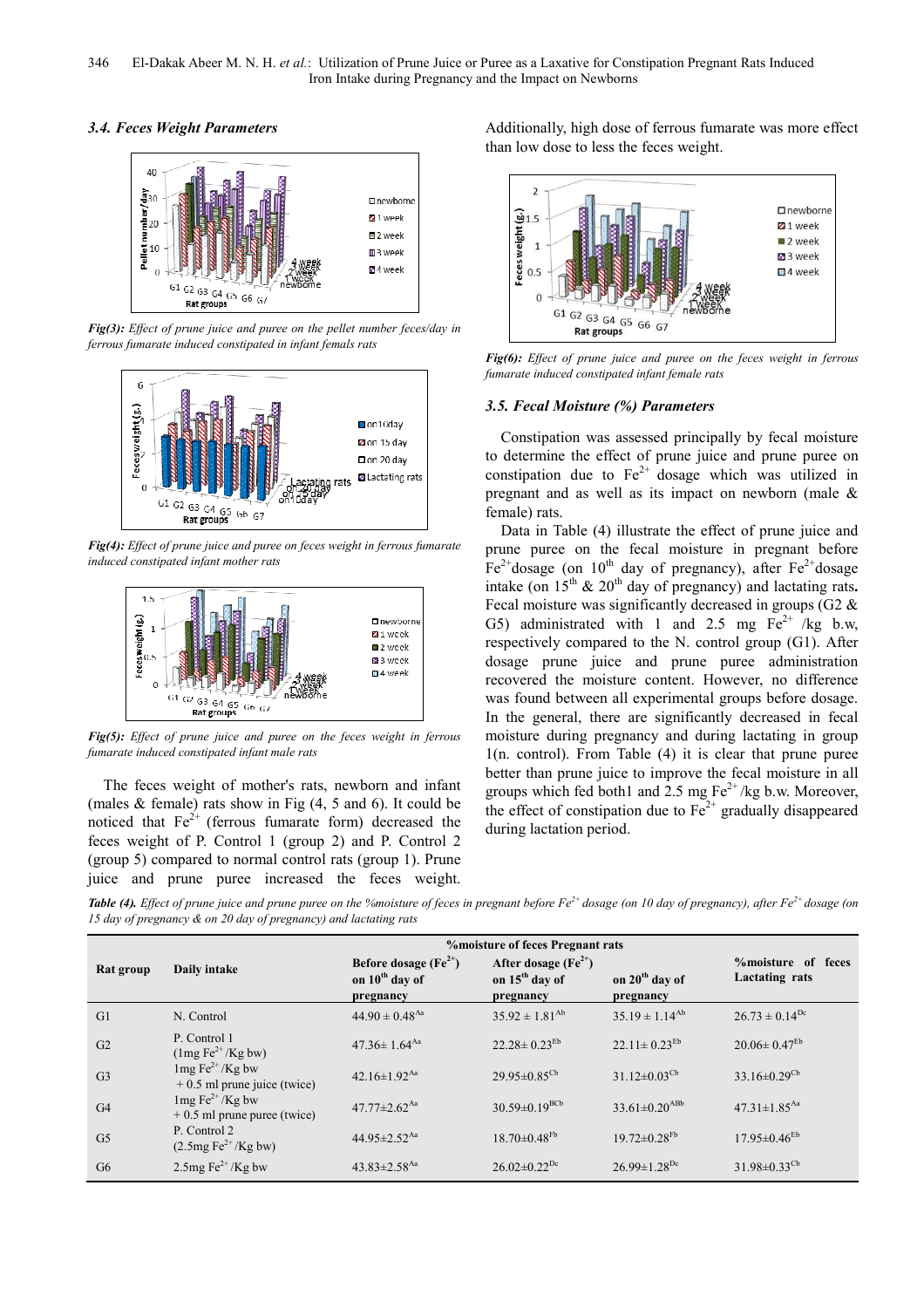|           | <b>%</b> moisture of feces Pregnant rats               |                                                                                                                   |                                |                               |                                             |  |  |
|-----------|--------------------------------------------------------|-------------------------------------------------------------------------------------------------------------------|--------------------------------|-------------------------------|---------------------------------------------|--|--|
| Rat group | Daily intake                                           | Before dosage $(Fe^{2+})$<br>After dosage $(Fe^{2+})$<br>on 15 <sup>th</sup> day of<br>on 10 <sup>th</sup> day of |                                | on $20th$ day of              | <b>%moisture</b> of feces<br>Lactating rats |  |  |
|           |                                                        | pregnancy                                                                                                         | pregnancy                      | pregnancy                     |                                             |  |  |
|           | $+0.5$ ml prune juice (twice)                          |                                                                                                                   |                                |                               |                                             |  |  |
| G7        | 2.5mg $Fe^{2+}/Kg$ bw<br>$+0.5$ ml prune puree (twice) | $43.53 \pm 0.85$ <sup>Aa</sup>                                                                                    | $32.59 \pm 0.17$ <sup>Bc</sup> | $31.90\pm0.59$ <sup>BCc</sup> | $36.58 \pm 1.42^{Bb}$                       |  |  |

Each value represents the mean  $\pm$  SE.

The mean values with different superscript alphabets indicate significant differences (P<0.05) using LSD test

LSD: Row (small letter) & LSD: Column (capital letter)

Data presented in Table  $(5 \& 6)$  showed that the effect of prune juice and prune puree on the fecal moisture in newborn and infant (male & female) rats during experiment**.**  Less valuable fecal moisture was recorded to 8.97% in newborn males (group 5: rats administrated with 2.5mg  $Fe<sup>2+</sup>/Kg$  b.w), however fecal moisture was 14.15% in newborn females at the same group. Additionally, the highest value of fecal moisture was 56.14% in female rats administrated with 2.5mg  $Fe^{2+}/Kg$  b.w (group 7) at the end

of experiment (fourth week) , followed by 44.19 in female rats administrated with 1mg  $Fe^{2+}/Kg$  b.w (group 2), this indicated that the effect of iron intake which cause constipation in females lower than in males. Moreover, from presented data in Table  $(5 \& 6)$  it could be noticed that at the end of experiment (fourth week) prune juice and prune puree administration improved the fecal moisture for infant rats whether males or females compared to newborns.

*Table (5) Effect of prune juice and prune puree on the %moisture of feces in newborn and infant male rats during experiment* 

|                |                                                                       | %moisture of feces infant male |                                 |                                |                                |                                |  |
|----------------|-----------------------------------------------------------------------|--------------------------------|---------------------------------|--------------------------------|--------------------------------|--------------------------------|--|
| Rat group      | Daily intake of mothers group                                         | <b>Newborn</b>                 | 1 week                          | 2 week                         | 3 week                         | 4 week                         |  |
| G1             | N. Control                                                            | $21.42 \pm 0.20$ <sup>Cc</sup> | $21.82 \pm 0.30^{BCc}$          | $24.13 \pm 0.99^{Db}$          | $23.41 \pm 0.36^{\rm cb}$      | $30.07 \pm 0.96^{\text{CDa}}$  |  |
| G <sub>2</sub> | P. Control 1<br>$(1mg Fe2+/Kg b.w)$                                   | $14.45 \pm 0.32$ <sup>Fc</sup> | $15.05 \pm 0.33$ <sup>Dc</sup>  | $18.02 \pm 0.11^{\text{Eb}}$   | $19.06 \pm 0.44^{Db}$          | $25.03 \pm 1.20$ <sup>Ea</sup> |  |
| G <sub>3</sub> | $1mg Fe^{2+}/Kg b.w$<br>$+0.5$ ml prune juice (twice)                 | $19.02 \pm 0.45$ <sup>Eb</sup> | $21.05 \pm 0.73^{\text{Cb}}$    | $26.65 \pm 0.16$ <sup>Ca</sup> | $28.53 \pm 0.28$ <sup>Ba</sup> | $27.84 \pm 0.35^{Da}$          |  |
| G <sub>4</sub> | $1mg Fe^{2+}/Kg b.w$<br>$+0.5$ ml prune puree (twice)                 | $25.03 \pm 0.49$ <sup>Ad</sup> | $26.14\pm0.33$ <sup>Ad</sup>    | 33.82 $\pm$ 0.42 <sup>Ac</sup> | $35.67\pm0.33^{Ab}$            | $37.26 \pm 0.87$ <sup>Aa</sup> |  |
| G <sub>5</sub> | P. Control 2<br>$(2.5mg Fe2+/Kg b.w)$                                 | $8.97 \pm 0.19$ <sup>Ge</sup>  | $13.99 \pm 0.25^{Dd}$           | $16.74 \pm 0.82$ <sup>Ec</sup> | $19.03 \pm 0.12^{Db}$          | $24.20 \pm 0.76$ <sup>Ea</sup> |  |
| G <sub>6</sub> | 2.5mg $\text{Fe}^{2+}/\text{Kg}$ b.w<br>$+0.5$ ml prune juice (twice) | $20.30 \pm 0.25^{Dd}$          | $24.48 \pm 0.25$ <sup>ABc</sup> | $24.70\pm0.31^{Dc}$            | $28.51 \pm 0.29$ <sup>Bb</sup> | 30.94 $\pm$ 0.60 <sup>Ca</sup> |  |
| G7             | 2.5mg $Fe^{2+}/Kg$ b.w<br>$+0.5$ ml prune puree (twice)               | $22.74 \pm 0.34$ <sup>Bd</sup> | $26.65 \pm 0.11$ <sup>Ac</sup>  | $30.94 \pm 0.77$ <sup>Bb</sup> | $35.76 \pm 0.37$ <sup>Aa</sup> | $34.93 \pm 0.65^{Ba}$          |  |

Each value represents the mean  $\pm$  SE.

The mean values with different superscript alphabets indicate significant differences ( $P \le 0.05$ ) using LSD test LSD: Row (small letter) & LSD: Column (capital letter)

*Table (6) Effect of prune juice and prune puree on the %moisture of feces in newborn and infant female rats during experiment*

| Rat group      | Daily intake of mothers group                                              |                                | <b>% moisture of feces infant female</b> |                                |                                |                                |  |  |
|----------------|----------------------------------------------------------------------------|--------------------------------|------------------------------------------|--------------------------------|--------------------------------|--------------------------------|--|--|
|                |                                                                            | <b>Newborn</b>                 | 1 week                                   | 2 week                         | 3 week                         | 4 week                         |  |  |
| G1             | N. Control                                                                 | $22.14 \pm 0.79^{Db}$          | $20.96 \pm 0.86^{Db}$                    | $22.27 \pm 0.19$ <sup>Eb</sup> | $21.91 \pm 0.45^{\text{Cb}}$   | $29.31 \pm 1.86$ <sup>Ea</sup> |  |  |
| G2             | P. Control 1<br>$(1mg Fe^{2+}/Kg b.w)$                                     | $14.55 \pm 0.03$ <sup>Fd</sup> | $17.54 \pm 0.93$ <sup>Ec</sup>           | $19.11 \pm 0.10$ <sup>Fc</sup> | $20.93 \pm 0.54^{\text{CDb}}$  | $25.53 \pm 0.41$ <sup>Ea</sup> |  |  |
| G <sub>3</sub> | $1mg Fe^{2+}/Kg b.w$<br>$+0.5$ ml prune juice (twice)                      | $18.87\pm0.31$ <sup>Ee</sup>   | $23.24 \pm 0.60^{cd}$                    | $27.92 \pm 0.37$ <sup>Cc</sup> | $30.36\pm0.83^{Bb}$            | 34.89 $\pm$ 0.13 <sup>Da</sup> |  |  |
| G <sub>4</sub> | $1mg Fe^{2+}/Kg b.w$<br>$+0.5$ ml prune puree (twice)                      | $38.44\pm0.84^{Ab}$            | $35.59 \pm 0.79$ <sup>Ac</sup>           | 33.32 $\pm$ 0.51 <sup>Ad</sup> | $37.04\pm0.58^{Ab}$            | 44.19 $\pm$ 0.63 <sup>Ba</sup> |  |  |
| G <sub>5</sub> | P. Control 2<br>$(2.5mg \text{Fe}^{2+}/\text{Kg} \text{b} \cdot \text{w})$ | $14.15\pm0.20$ <sup>Fc</sup>   | 13.12 $\pm$ 0.85 <sup>Fc</sup>           | $17.76 \pm 0.38$ <sup>Gb</sup> | $19.25 \pm 1.02^{Db}$          | $25.03 \pm 0.50$ <sup>Ea</sup> |  |  |
| G <sub>6</sub> | 2.5mg $Fe^{2+}/Kg$ b.w<br>$+0.5$ ml prune juice (twice)                    | $25.56 \pm 0.45$ <sup>Cc</sup> | $24.85 \pm 0.09$ <sup>Cc</sup>           | $25.75 \pm 0.22$ <sup>Dc</sup> | $31.00\pm0.58^{Bb}$            | 39.65 $\pm$ 1.26 <sup>Ca</sup> |  |  |
| G7             | 2.5mg $Fe^{2+}/Kg$ b.w<br>$+0.5$ ml prune puree (twice)                    | $29.68 \pm 1.16$ <sup>Bc</sup> | $31.96 \pm 0.75$ <sup>Bc</sup>           | $32.21 \pm 0.16$ <sup>Bc</sup> | $38.95 \pm 0.53$ <sup>Ab</sup> | 56.14 $\pm$ 2.85 <sup>Aa</sup> |  |  |

Each value represents the mean  $\pm$  SE.

The mean values with different superscript alphabets indicate significant differences (P<0.05) using LSD test

LSD: Row (small letter) & LSD: Column (capital letter)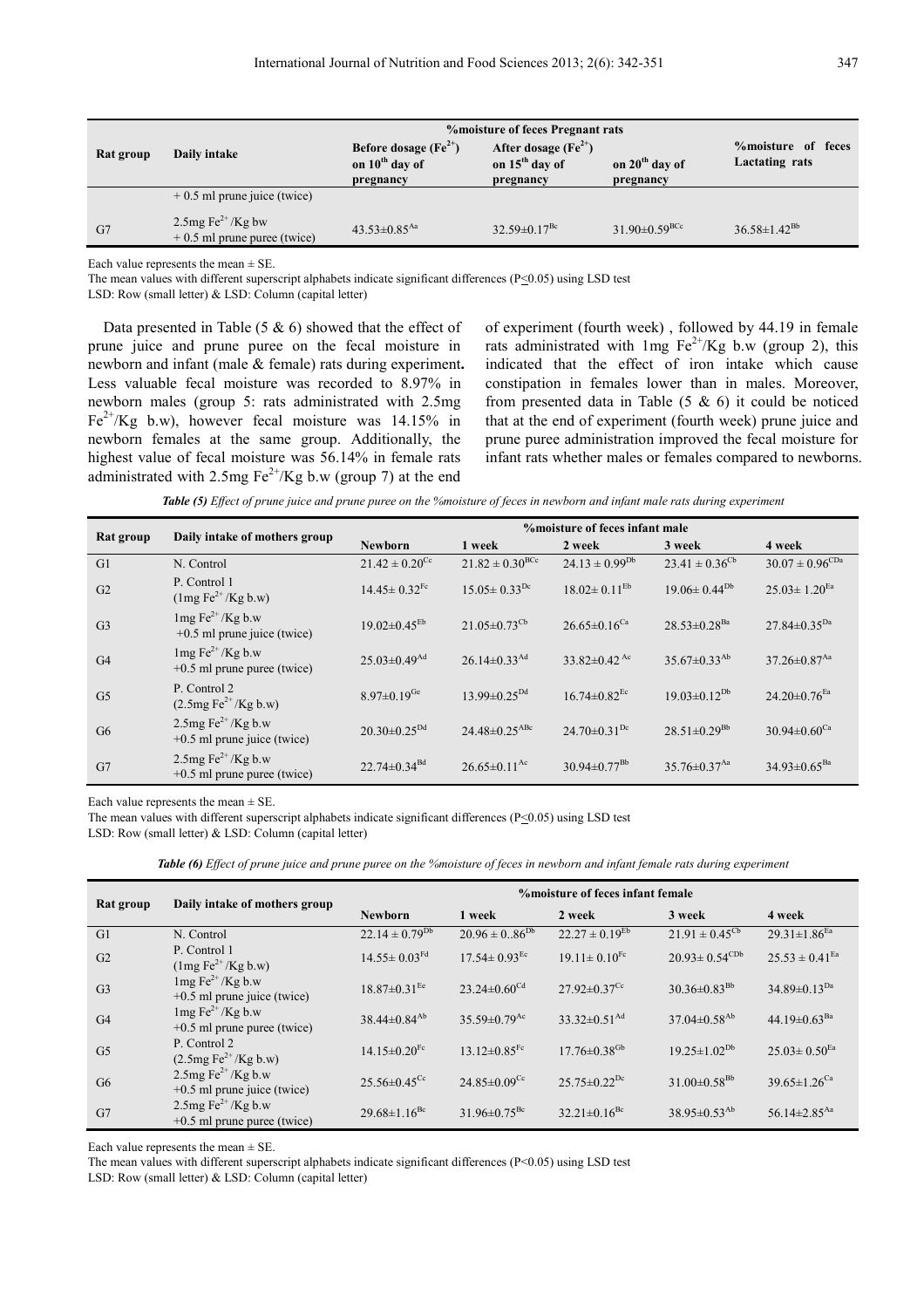### *3.6. Gastrointestinal and Colon Movement Parameters*

The length (cm) of barium transfer (in gastrointestinal or colon) was significantly reduced in rats administrated with 1 or 2.5mg  $Fe^{2+}/Kg$  b.w represented in the (G2) and (G5) compared to the negative control (G1), event acute shortage in rats administrated with 2.5mg  $Fe^{2+}/Kg$  b.w (G5) and greatly enhanced in all prune-treated groups compared to the Fe<sup>2+</sup> -only groups (G2 & G5). Importantly, movement of gastrointestinal lengths in the prune juice administrated groups of mothers' rat was similar to the N.control group. Although, there was enhancement in gastrointestinal movement by the prune puree administration in male and female rats groups  $(G4 \& G7)$ , however there are significant difference between them and N. control (Table 7). Additionally, movement of colon lengths in the prune puree administrated groups of male and female rats were similar to the N. control group (Table 8).

| Table (7) Effect of prune juice and prune puree on the gastrointestinal movement in rats (mothers, infant males and infant females) |  |  |  |
|-------------------------------------------------------------------------------------------------------------------------------------|--|--|--|
|                                                                                                                                     |  |  |  |

|                |                                                                                | gastrointestinal movement [The length (cm) of barium transfer] |                               |                               |  |  |
|----------------|--------------------------------------------------------------------------------|----------------------------------------------------------------|-------------------------------|-------------------------------|--|--|
| Rat group      | Daily intake of mothers group                                                  | Mother's rat                                                   | <b>Males</b>                  | <b>Females</b>                |  |  |
| G1             | N. Control                                                                     | $90.33 \pm 0.88$ <sup>c</sup>                                  | $123.00 \pm 3.21^{\circ}$     | $175.00 \pm 9.29^{\circ}$     |  |  |
| G2             | P. Control 1<br>$(\text{Im} \, \mathrm{Fe}^{2+}/\mathrm{Kg} \, \mathrm{b}$ .w) | $68.33 \pm 2.03$ <sup>d</sup>                                  | $62.67 \pm 1.45$ <sup>d</sup> | $80.33 \pm 0.88$ <sup>c</sup> |  |  |
| G <sub>3</sub> | $1mg Fe^{2+}/Kg b.w$<br>$+0.5$ ml prune juice (twice)                          | 92.33 $\pm$ 1.45 <sup>c</sup>                                  | 90.00 $\pm$ 1.53 $\degree$    | $102.00\pm0.33^{b}$           |  |  |
| G <sub>4</sub> | $1mg Fe^{2+}/Kg b.w$<br>$+0.5$ ml prune puree (twice)                          | $159.33 \pm 1.76^a$                                            | $101.67\pm4.17^{b}$           | $112.83 \pm 0.60^b$           |  |  |
| G <sub>5</sub> | P. Control 2<br>$(2.5mg \text{Fe}^{2+}/\text{Kg} \text{b} \cdot \text{w})$     | 44.00 $\pm$ 0.57 $^{\circ}$                                    | $49.33 \pm 2.33$ <sup>e</sup> | $69.16 \pm 0.16$ <sup>c</sup> |  |  |
| G <sub>6</sub> | 2.5mg $\text{Fe}^{2+}/\text{Kg}$ bw<br>$+0.5$ ml prune juice (twice)           | $89.66 \pm 0.88$ <sup>c</sup>                                  | $87.5 \pm 0.29$ <sup>c</sup>  | $101.00\pm3.21^{\rm b}$       |  |  |
| G7             | 2.5mg $Fe^{2+}/Kg$ b.w<br>$+0.5$ ml prune puree (twice)                        | $124.00 \pm 2.08^{\rm b}$                                      | 91.17 $\pm$ 0.16 <sup>c</sup> | $112.33\pm4.09^b$             |  |  |

Each value represents the mean  $\pm$  SE.

The mean values with different superscript alphabets indicate significant differences (P<0.05) using LSD test

*Table (8) Effect of prune juice and prune puree on the colon movement in rats (mothers, infant males and infant females)*

|                |                                                                     | Colon [The length (cm) of barium transfer] |                               |                                 |  |
|----------------|---------------------------------------------------------------------|--------------------------------------------|-------------------------------|---------------------------------|--|
| Rat group      | Daily intake of mothers group                                       | Mother's rat                               | <b>Males</b>                  | <b>Females</b>                  |  |
| G1             | N. Control                                                          | $13.5 \pm 0.29$ <sup>bc</sup>              | $11.17 \pm 0.17^{\circ}$      | $13.33 \pm 0.33^{\text{abc}}$   |  |
| G <sub>2</sub> | P. Control 1 (1mg $Fe^{2+}/Kg$ b.w)                                 | $9.00 \pm 1.15^d$                          | $8.00 \pm 0.00$ <sup>c</sup>  | $11.00 \pm 0.58$ bed            |  |
| G <sub>3</sub> | $\log \mathrm{Fe}^{2+}/\mathrm{Kg}$ b.w +0.5 ml prune juice (twice) | $13.00 \pm 0.00$ <sup>c</sup>              | $10.00 \pm 0.00^{\rm b}$      | $12.83 \pm 0.44$ <sup>abc</sup> |  |
| G <sub>4</sub> | $\log Fe^{2+}/Kg$ b.w +0.5 ml prune puree (twice)                   | $15.67 \pm 1.33$ <sup>abc</sup>            | $11.17 \pm 0.17$ <sup>a</sup> | $14.07 \pm 0.07$ <sup>ab</sup>  |  |
| G <sub>5</sub> | P. Control 2 $(2.5mg Fe2+/Kg b.w)$                                  | $6.67 \pm 1.20$ <sup>d</sup>               | $4.50 \pm 0.29$ <sup>e</sup>  | 9.17 $\pm$ 0.44 <sup>d</sup>    |  |
| G <sub>6</sub> | 2.5mg $Fe^{2+}/Kg$ b.w +0.5 ml prune juice (twice)                  | $16.67 \pm 1.45^{ab}$                      | $6.50 \pm 0.29$ <sup>d</sup>  | $11.33 \pm 0.33$ bcd            |  |
| G7             | 2.5mg Fe <sup>2+</sup> /Kg b.w +0.5 ml prune puree (twice)          | $17.33 \pm 0.67$ <sup>a</sup>              | $11.33 \pm 0.33$ <sup>a</sup> | $15.00 \pm 0.58$ <sup>a</sup>   |  |

Each value represents the mean  $\pm$  SE.

The mean values with different superscript alphabets indicate significant differences (P<0.05) using LSD test

# **4. Discussion**

Prune juice is an aqueous extract of dehydrated prunes normalized to 18.5% solids [30]. The water content and mass of each product change during processing. This must be considered when the phenolic levels of these products are compared because levels are reported on the basis of final mass or volume. During processing, the total amount of soluble solids remains constant because prunes and prune juice had similar levels of phenolic compounds on the basis of total soluble solids; the processing of prune juice from prunes does not appear to significantly degrade phenolic compounds. Phenolic levels in each product were expressed on the basis of mass or volume and total soluble solids content. Data in Table (2) illustrated the phenolic compounds of prune juice and puree. The results show that the main phenolic compounds present in the tested samples were catechin, pyrogallol and chlorogenic acid. The prune juice contains catechin (41.0  $\pm$  4.1 mg/100 ml) and chlorogenic acid  $(37.9 \pm 10.2 \text{ mg } / 100 \text{ ml})$  [31]. Moreover, Donovan et al. [30]showed that phenolic composition of prune juice which contained chlorogenic acid, caffeic acid and coumaric acid were 19.3, 0.3 and 0.4 mg/100 ml), respectively. They illustrated the processing of prune juice from prunes did not appear to significantly degrade phenolic compounds. Halvorsen et al. [32] cited that there weren't enough studies about phenolic compounds of prunes.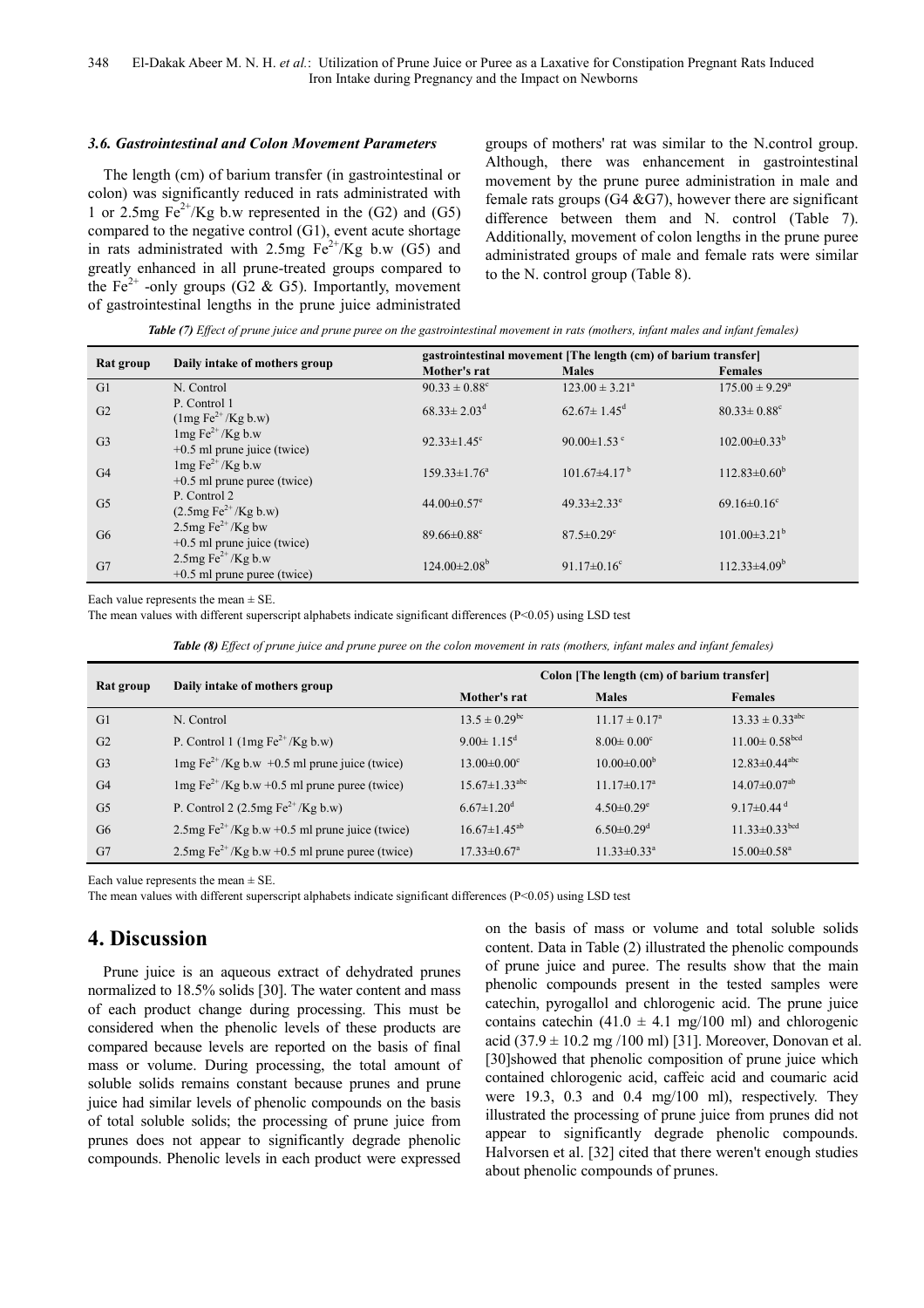Data in Table (3) illustrate the content of vitamin C in prune juice and puree with the same range in the previously studies by Carlsen et al. [33]. They found that prune juice content of vitamin C was 6.0 (mg/100 ml). Moreover, Franke et al. [34] showed that the vitamin C content of dried prune was 4.1 (mg/100 g).

Sugar alcohols (also known as polyols) such as sorbitol and xylitol have been reported to cause laxative action, [35]. On the other hand, Stacewicz-Sapuntzakis et al. [14] cited that Prunes and plums are a source of the sugar alcohols xylitol and sorbitol. Data in Table (3) show that the prune juice and puree content of sorbitol and xylitol. It could be noticed that the content of sorbitol and xyitol in prune puree higher than prune juice. These results were agreement with previously studied by Dikeman et al. [36] and Carlsen et al. [33].

After the newborn period and until about 2 years of age, the most common problems with constipation will most likely be "functional" [4]. There is often an association with women who iron intake during the third trimester of pregnancy with constipation [3]. What can we do if the women should be take iron supplements during pregnancy although, these women and their babies suffer from constipation due to that? According to Jaber et al. [1] & Banhidy et al. [2] who mentioned that the Iron supplementation during pregnancy causes constipation in pregnant women and their newborn babies.

Presented results clearly demonstrate that the prune juice or prune puree have a laxative effects and enhance physical bowel movement. Specifically, classical biomarkers, fecal pellet number, weight and moisture (%) were increased in prune juice or puree – treated rats compared non-treated rats. Gastrointestinal or colon movement was also increased in prune juice or puree in treated rats. Additionally, reduced fecal excretion in Fe2+ administered rats compared to normal rats (N. control) confirmed that Fe2+ induced constipation.

The results showed that fecal output, as measured by fecal number; weight and moisture were significantly elevated in a dose-dependent manner by the administration of prune juice or puree Fig.  $(1-6)$  & Table  $(4-6)$ . These results indicated that prune juice or puree decreased constipation in the  $Fe<sup>2+</sup>$  treated rats. In this study, we were unable to clarify the specific mechanisms of the effects of prunes against constipation. However, we suggest that Prunes is a source of the sugar alcohols xylitol and sorbitol. Prunes also contain phenolic compounds, mainly in the form of neochlorogenic and chlorogenic acids, which may assist in the laxative action [14].

 These previous studies provide that sorbitol has a laxative effect and brings about changes in intestinal microbiota [17]. Moreover, xylitol increases gastric emptying and decreases intestinal transit time [15], and transforms the intestinal microbiota into more acidproducing ones [16]. Moreover, it could be noticed that the effect of iron intake which due to constipation on female letter than on male. It was may be related

to absorption of iron in general is dependent on the physiological status [37].

We also observed increased intestinal transit length [The length (cm) of barium transfer] and decreased numbers of fecal pellets in the distal colon in prune juice or puree administered rats **(**Table 7 & 8**)**.

The positive effects of prune juice on gastrointestinal function were seen only after 2 weeks of its regular consumption.

The mild laxative effect appeared to continue even into the follow-up week after the rats administered prune juice and prune puree. In previous studies, a similar mild positive effect on gastrointestinal function and a relieving effect on constipation have been reported [12].

Presented data confirmed that prune puree has a more positive effective than prune juice on fecal moisture and gastrointestinal movement in rats administrated with 1 or 2.5mg Fe2+/Kg bw, due to the chlorogenic acid, xyitol and sorbitol of prune juice was less than of prune puree; the other reason; to discuss this result the prune puree contain fiber more than prune juice [10].These results agreement with Bosaeus [38] who stated that some studies on bowel function and intestinal disease have used high-fiber diets. Increased fiber intake will generally increase stool weight. The magnitude of the increase varies with the fiber source. The contributions of this increase from an elevated bacterial mass, feces water and undigested fiber also vary markedly with the type of fiber.

Sorbitol and xylitol have been reported to cause laxative action [35]. Like the indigestible fiber found in prunes, nondigested sorbitol and xylitol may pass into the colon and be fermented there [17]. This increases bacterial mass and may in turn increase fecal bulk and soften stools.

On the other hand, nondigested sorbitol can soften stools because of its ability to hold moisture, the so-called humectant effect, well known and used by the cosmetics and food industries [14].

Piirainen, et al. [18] found that regularly ingested prune juice had a mild laxative effect adult with certain gastrointestinal symptoms. However, consumption of prune juice also increased flatulence. Because the taste of the product was well accepted, it may offer a user-friendly alternative to laxatives, at least in cases of mild constipation.

In conclusion, the results suggested that prune juice or puree can regulation intestinal movement, subsequently decreased constipation via normalizing the bowel movement resulting from the  $Fe<sup>2+</sup>$ administrated in pregnant rats and their puppies (newborns and infants rats).

# **Acknowledgment**

The authors would like to thanks Dr. Redaa Ahmed Raàft Elmalla, Veterinarian director in charge of Animal House, in the Ophthalmology Research Institute, Giza, Egypt, for his guidance and help us during experiment.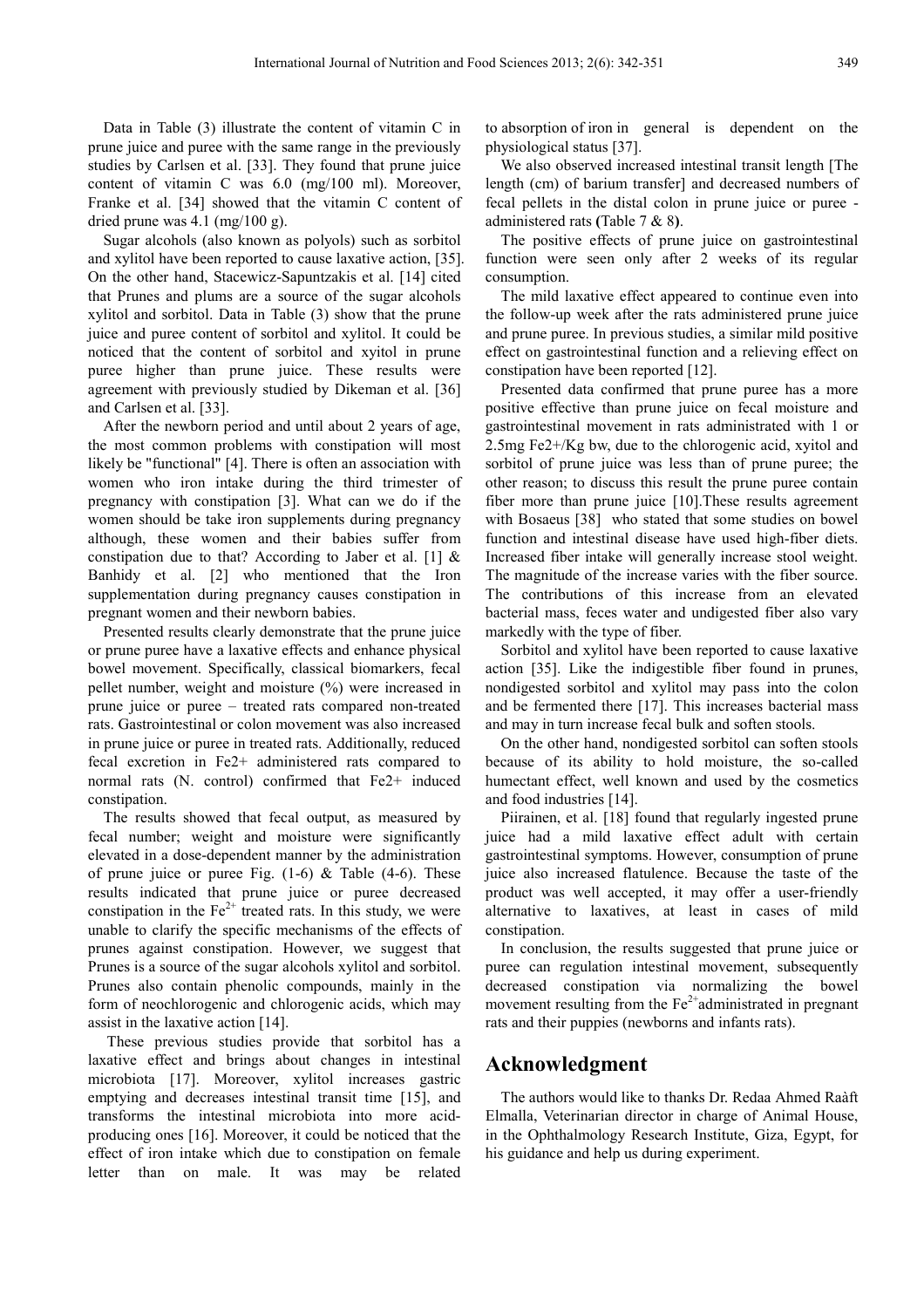# **References**

- [1] Jaber, L.; S. Rigier; A. Taya; F. Tebi; M. Baloum; I. Yaniv; M. Hai Yehia, and H. Tamary (2010) Iron polymaltose versus ferrous gluconate in the prevention of iron deficiency anemia of infancy. *J Pediatr Hematol Oncol 32(8):585- 588.*
- [2] Banhidy, F; N. Acs; E.H. Puho, and A.E. Czeizel (2011). Iron deficiency anemia: Pregnancy outcomes with or without iron supplementation. *Nutrition 27(1):65- 72.*
- [3] Penn, Z. (2005) Gastrointestinal problems pregnancy. *Other problems in pregnancy, Women Health Medicine 2:2, The Medicine Publishing Company Ltd. 38-39*.
- [4] Nicolett, L. (2011) constipation Mattei (ed.), *Fundamentals of Pediatric Surgery* chapter 58
- [5] Ward, R.J.; S. Wilmet; R. Legssyer, and R. R. Crichton (2003) Iron supplementation during pregnancy-A necessary or toxic Supplement? *Bioinorganic Chemistry and Applications;1 (2): 169-176*
- [6] Lachili, B.; I. Hininger; H. Faure; J. Arnaud; M.J. Richard; A. Favier, and A.M. Roussel (2001) Increased lipid peroxidation in pregnant women after iron and vitamin C supplementation. *Biol. Trace Elem. Res. 83 (2): 103 -110.*
- [7] Schill T.O. and T. Reilly (2000) Anemia, iron and pregnancy outcome. *J. Nutr. 130: 443*.
- [8] Haram K., S.T. Nilsen, and R.J. Ulvik (2001) Iron supplementation in pregnancy – evidence and controversies. *Acta. Obstet. Gynecol. Scand. 80 (8): 683* - 688.
- [9] Cabré, E. (2011) Clinical Nutrition University: Nutrition in the prevention and management of irritable bowel syndrome, constipation and diverticulosis. *The European J. of Clinical Nutr. and Metabolism 6: e85-e95*.
- [10] Ferrer F.P. and L.J.Boyd (1955) Effect of yogurt with prune whip on constipation. *Am J Dig Dis; 9: 272-273*.
- [11] Muller-Lissner S.A.; V. Kaatz; W. Brandt; J. Keller, and P. Layer (2005) The perceived effect of various foods and beverages on stool consistency. *Eur. J. Gastroenterol Hepatol; 17: 109-112*.
- [12] Tinker L.F.; B.O. Schneeman; P.A. Davis; D.D. Gallaher, and C.R. Waggoner (1991) Consumption of prunes as a source of dietary fiber in men with mild hypercholesterolemia. *Am J Clin Nutr; 53: 1259-1265*.
- [13] Souci, S.W.; W. Fachmann, and H. Kraut (2000) Food composition and nutrition tables. *6th ed. Stuttgart: Medpharm Scientific Publishers, p.900- 903.*
- [14] Stacewicz-Sapuntzakis, M.; P.E. Bowen; E.A. Hussain; B.I. Damayanti- Wood and N.R. Farnsworth (2001) Chemical composition and potential health effects of prunes: a functional food? *Crit Rev Food Sci Nutr; 41:251-286.*
- [15] Salminen, E.K.; S.J. Salminen; L. Porkka; P. Kwasowski; V. Marks, and P.E. Koivistoinen (1989) Xylitol vs glucose: effect on the rate of gastricemptying and motilin, insulin, and gastric inhibitory polypeptiderelease*. Am J Clin Nutr; 49:1228-32.*
- [16] Salminen, S.; E. Salminen; P. Koivistoinen; J. Bridges, and V. Marks (1985) Gut microflora interactions with xylitol in

the mouse, rat and man. *Food Chem Toxicol;23: 985-990*.

- [17] Islam, M.S.; E. Sakaguchi; N. Kashima; and S. Hoshi (2004) Effect of sugar alcohols on gut function and body composition in normal and cecectomized rats. *Exp Anim; 53:361-371*.
- [18] Piirainen, L.; K. Peuhkurib; K. Backstromb; R. Korpelab, and S. Salminene (2007) Prune juice has a mild laxative effect in adults with certain gastrointestinal symptoms. *Nutr. Res. 27: 511–513.*
- [19] Reeves, P.G., H. F. Nieilsen, and G.C. Fahey (1993) AIN-93 purified diets for laboratory rodents: final report of the American Instutiute of Nutrition Ad Hoc writing committee on the reformulation of the AIN-76A rodent diet *Committee Report American Institute of Nutrition, 53: 1939-1950.*
- [20] Olienyk, P.; A.R. Gonzalez; A. Mauromoustakos; W.K. Patterson; C.R. Rom, and J. Clark (1997) Nitrogen fertilization affects quality of peach puree. *Hort. Sci. 32 (2): 284 -287.*
- [21] Danny, K. A.; Y. J., Hong; D.M. Barrett and A.E. Metchell (2003) Comparison of total phenolic and ascorbic acid content of freeze dried and air dried marinoberry, strawberry and corn grown using conventional, organic and sustainable agricultural practices. *J. of Food and Agricultural Chemistry. 51, 1237- 1241.*
- [22] Romeu-Nadal, M.; S. Morera-Pons; A.I. Castellote, and M.C. Lopez-Sabater (2006) Rapid high-performance liquid chromatographic method for Vitamin C determination in human milk versus an enzymatic method. *J. of Chromatography B, 830 (1): 41–46.*
- [23] Ma, M.; A. DiLollo; R. Mercuri; T. Lee; M. Bundang, and E. Kwong (2002) HPLC and LC–MS Studies of the transesterification reaction of methylparaben with twelve 3 to 6-carbon sugar alcohols and propylene glycol and the isomerization of the reaction products by acyl migration. J. of Chromatographic Sci. 40 (3): 170 – 177.
- [24] Papea, S.; D. Jeek, and D. Kujundi (2001) Determination of sorbitol concentration in diet chocolate by High-Performance Liquid Chromatography. Food Technol. Biotechnol. 39 (2): 129–133.
- [25] Gambling, L; H.S. Anderson; A. Czopek; R. Wojciak; Z. Krejpcio, and H.J. McArdle (2004) Effect of timing of iron supplementation on maternal and neonatal growth and iron status of iron-deficient pregnant rats. *J Physiol 561(1): 195- 203.*
- [26] Erichsen, K.; A.M. Milde; G. Arslam; L.Helgeland; O.A. Gudbrandsen; R.K. Berge; T. Hausken, and A. Berstand (2005) Low dose oral ferrous fumarate aggravated intestinal inflammation in rats with DSS-induced colitis. *Inflamm Bowel Dis. 11(8):744- 748.*
- [27] A.O.A.C. (2000) Official Methods of Analysis. Association of Official of Agricultural Chemists.17 th ed., Washington D.C.
- [28] Kim, J. H.; S. C. Park; J. Y. Kim, and Y. K. Park (2009) The Effect of Probiotic on Constipation in Rats. *J. of Med. 26 (2): 102-107.*
- [29] Herranz, N. and J. Ruiz-Castillo (2012) Sub-field normalization in the multiplicative case: Average-based citation indicators. *J. of Informetrics 6(4): 543 – 556.*